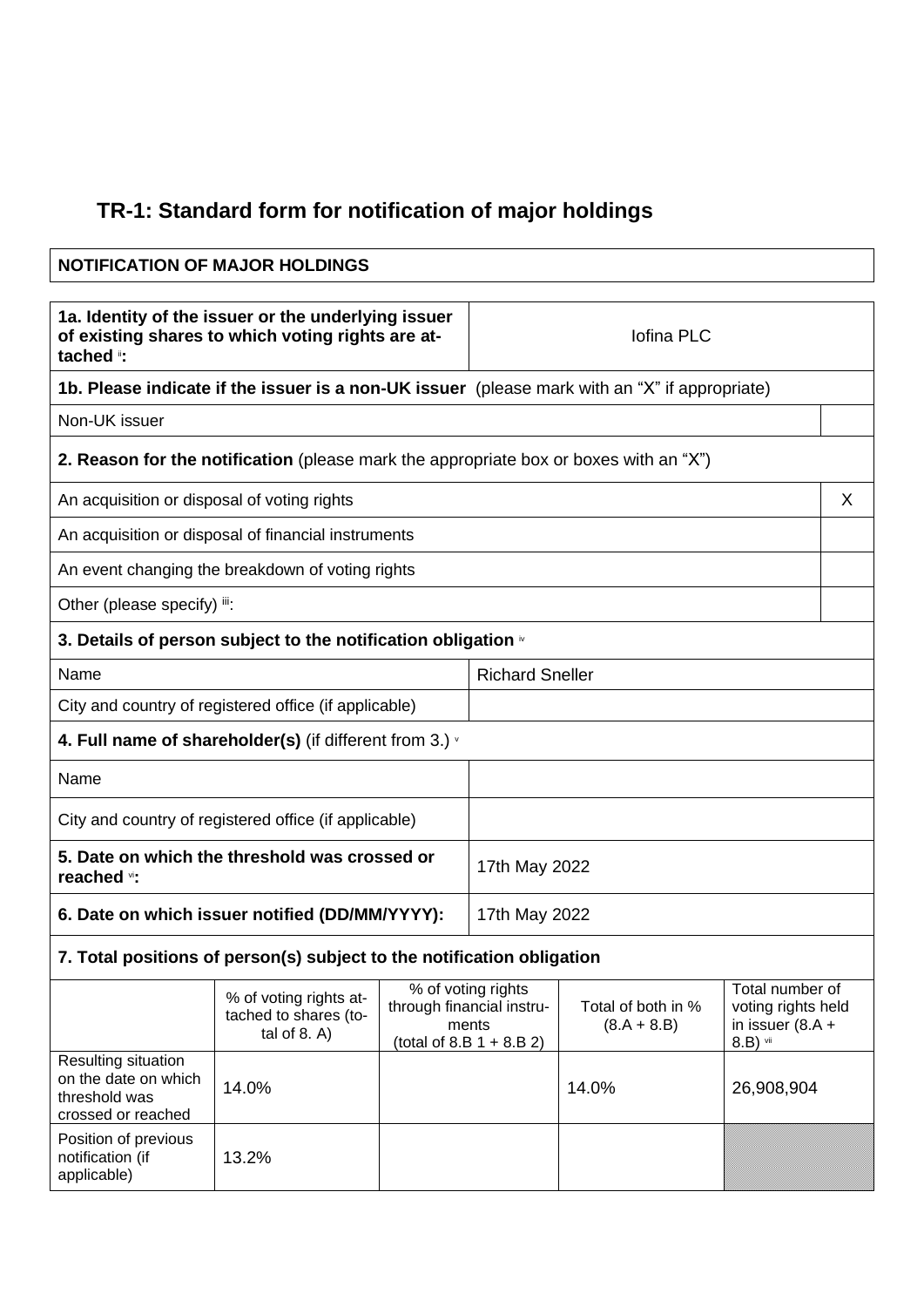## **8. Notified details of the resulting situation on the date on which the threshold was crossed or reached** viii

## **A: Voting rights attached to shares**

| Class/type of<br>shares<br>ISIN code (if possible) | Number of voting rights ix |                               | % of voting rights        |                               |
|----------------------------------------------------|----------------------------|-------------------------------|---------------------------|-------------------------------|
|                                                    | <b>Direct</b><br>(DTR5.1)  | <b>Indirect</b><br>(DTR5.2.1) | <b>Direct</b><br>(DTR5.1) | <b>Indirect</b><br>(DTR5.2.1) |
| GB00B2QL5C79                                       | 26,908,904                 |                               | 14.0%                     |                               |
|                                                    |                            |                               |                           |                               |
|                                                    |                            |                               |                           |                               |
| <b>SUBTOTAL 8. A</b>                               |                            |                               |                           |                               |

| B 1: Financial Instruments according to DTR5.3.1R (1) (a) |                               |                                          |                                                                                                        |                    |
|-----------------------------------------------------------|-------------------------------|------------------------------------------|--------------------------------------------------------------------------------------------------------|--------------------|
| Type of financial in-<br>strument                         | <b>Expiration</b><br>date $x$ | Exercise/<br><b>Conversion Period xi</b> | <b>Number of voting rights</b><br>that may be acquired if<br>the instrument is<br>exercised/converted. | % of voting rights |
|                                                           |                               |                                          |                                                                                                        |                    |
|                                                           |                               |                                          |                                                                                                        |                    |
|                                                           |                               |                                          |                                                                                                        |                    |
|                                                           |                               | <b>SUBTOTAL 8. B 1</b>                   |                                                                                                        |                    |

| B 2: Financial Instruments with similar economic effect according to DTR5.3.1R (1) (b) |                               |                                               |                                                     |                            |                    |
|----------------------------------------------------------------------------------------|-------------------------------|-----------------------------------------------|-----------------------------------------------------|----------------------------|--------------------|
| <b>Type of financial</b><br>instrument                                                 | <b>Expiration</b><br>date $x$ | Exercise/<br><b>Conversion Pe-</b><br>riod xi | <b>Physical or</b><br>cash<br><b>Settlement xii</b> | Number of<br>voting rights | % of voting rights |
|                                                                                        |                               |                                               |                                                     |                            |                    |
|                                                                                        |                               |                                               |                                                     |                            |                    |
|                                                                                        |                               |                                               |                                                     |                            |                    |
|                                                                                        |                               |                                               | <b>SUBTOTAL</b><br>8.B.2                            |                            |                    |